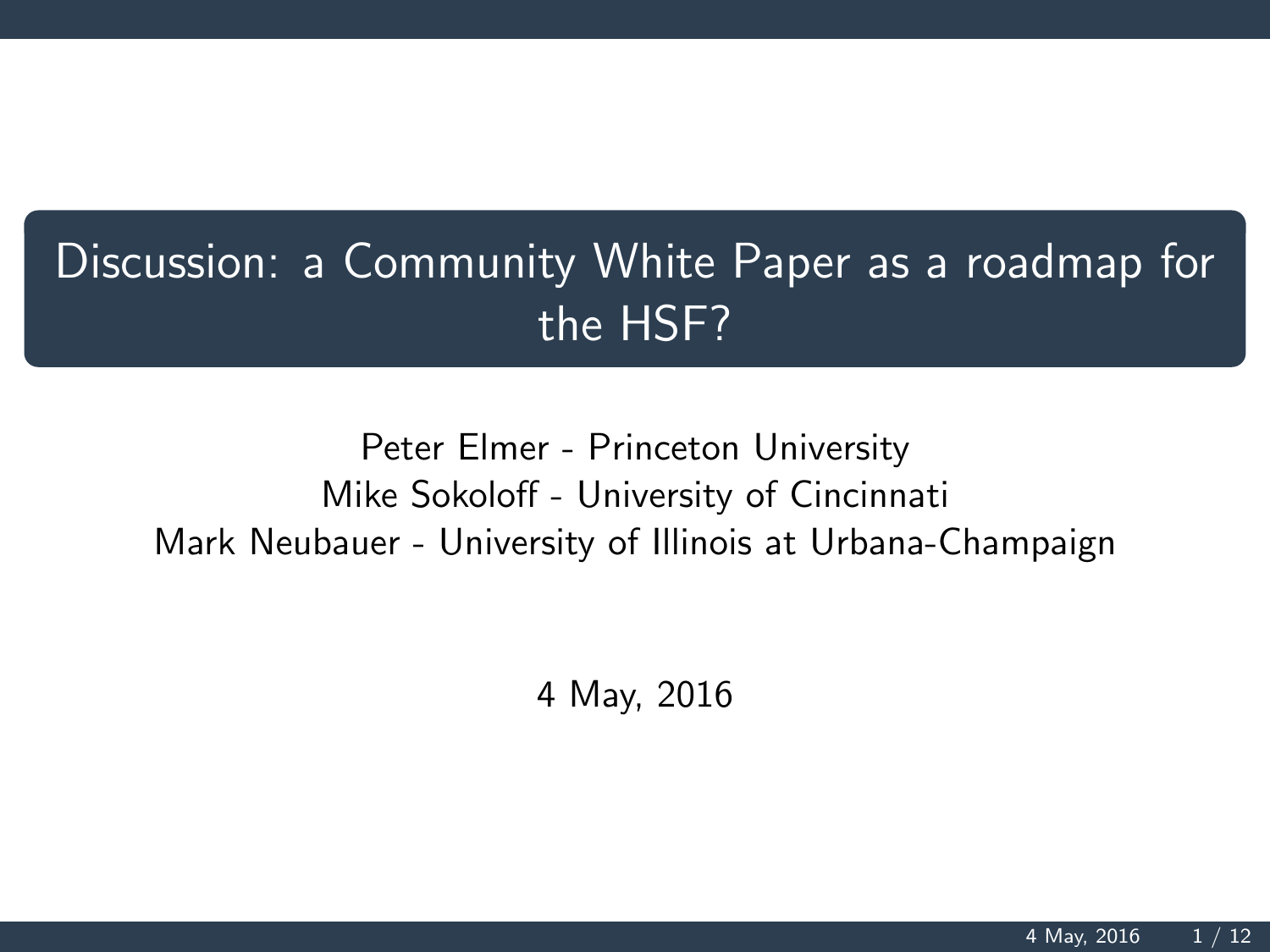Pere has just described the current status of the HSF and the activities that have been taking place in the past  $\sim$  1.5 years. In this presentation I'd like to go back to a subset of the original objectives he listed:

- Catalyze new common projects
- Promote commonality and collaboration in new developments to make the most of limited resources
- Provide a framework for attracting effort and support to S&C common projects (new resources!)
- Provide a structure to set priorities and goals for the work

and in particular the next steps we could make.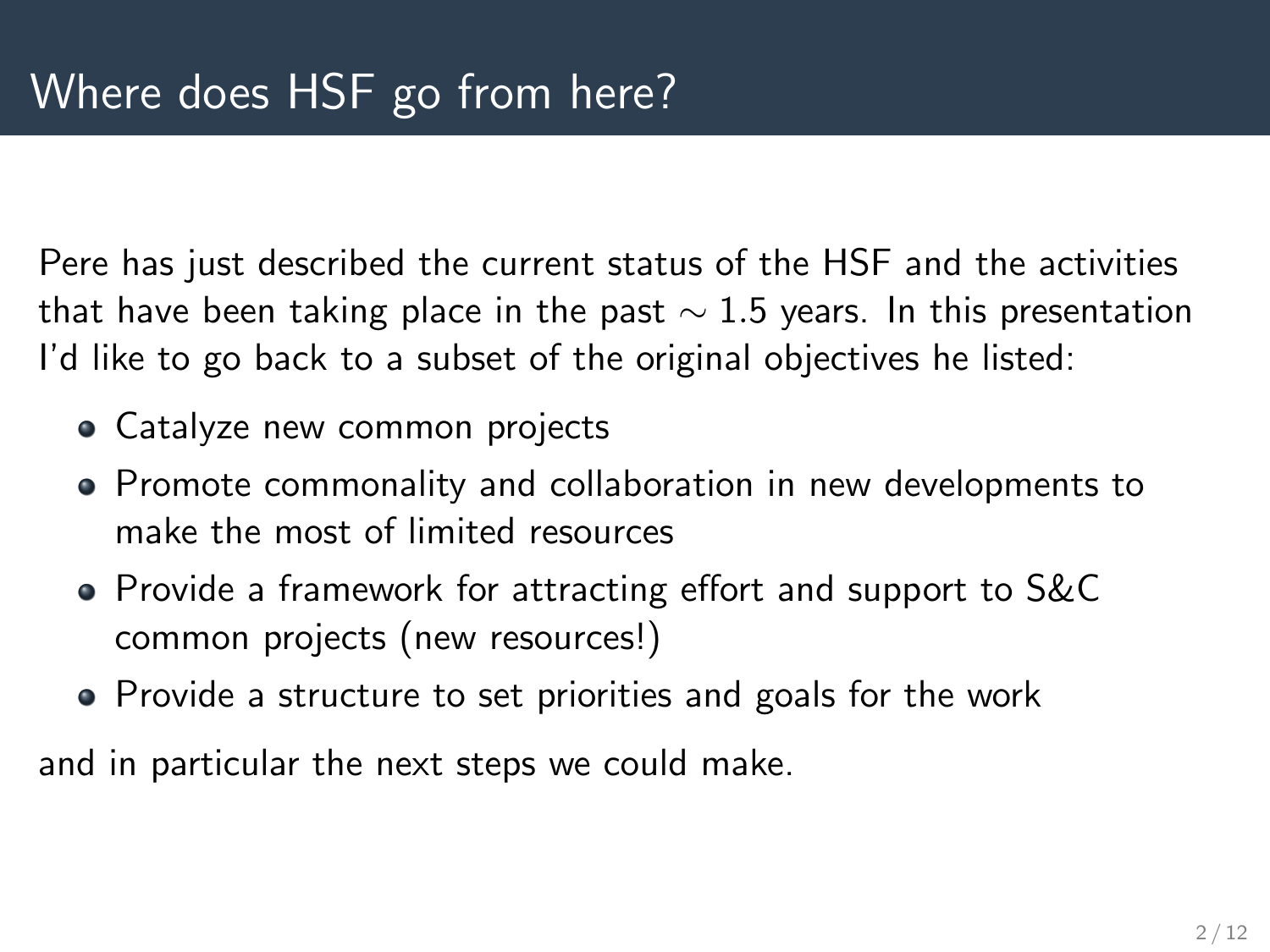The HSF has demonstrated some initial collaborative activities between people working on different experiments. However what is needed to address the future HEP software/computing challenges (HL-LHC and others) is additional dedicated resources for projects.

There are a couple of "common" software-focused projects today which have acquired "new" resources: DIANA-HEP and the software WP of AIDA2020. Neither of these was really proposed or funded "as part of" HSF, but they are the kinds of projects we want to foster under the HSF umbrella. How concretely do we go about doing that?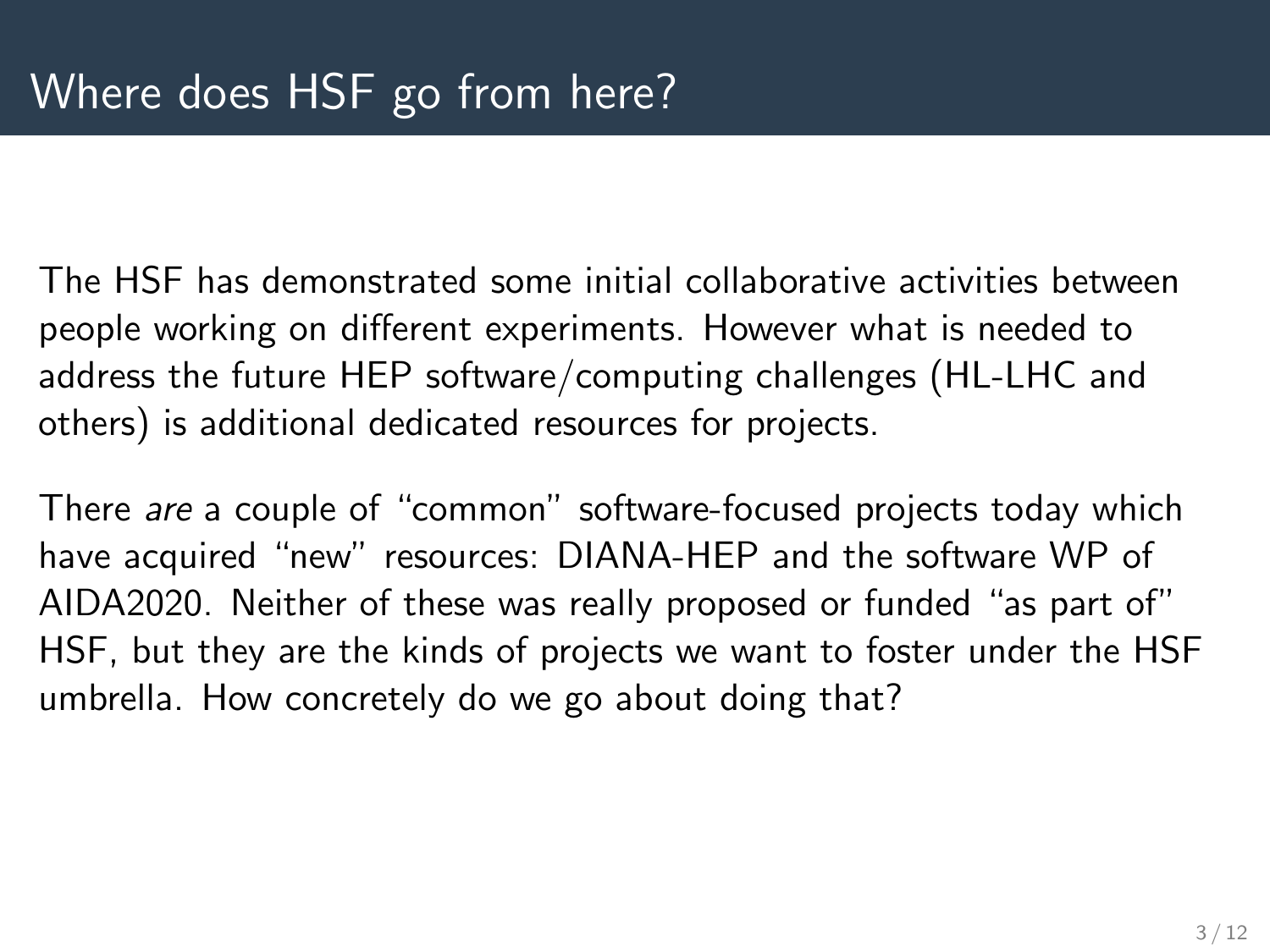We should build on where we are with the HSF today. The most direct fashion would be to prepare a **community roadmap** for HEP Software and Computing. This type of document of course serves as the basis for discussions with funding agencies and subsequent specific proposals.

For example, in the U.S. the Particle Physics Project Prioritization Panel (P5) issued the Strategic Plan for U.S. Particle Physics in May 2015. This is the basis on which a number of projects are being pursued, including upgrades, experiments in preparation, etc..

The next obvious step for HEP S&C to prepare for the challenges of the 2020s is to prepare such a community consensus document, and use it as the basis for discussions of resources with funding agencies, industry, etc. (We have such an opportunity with the US NSF, more on that later.)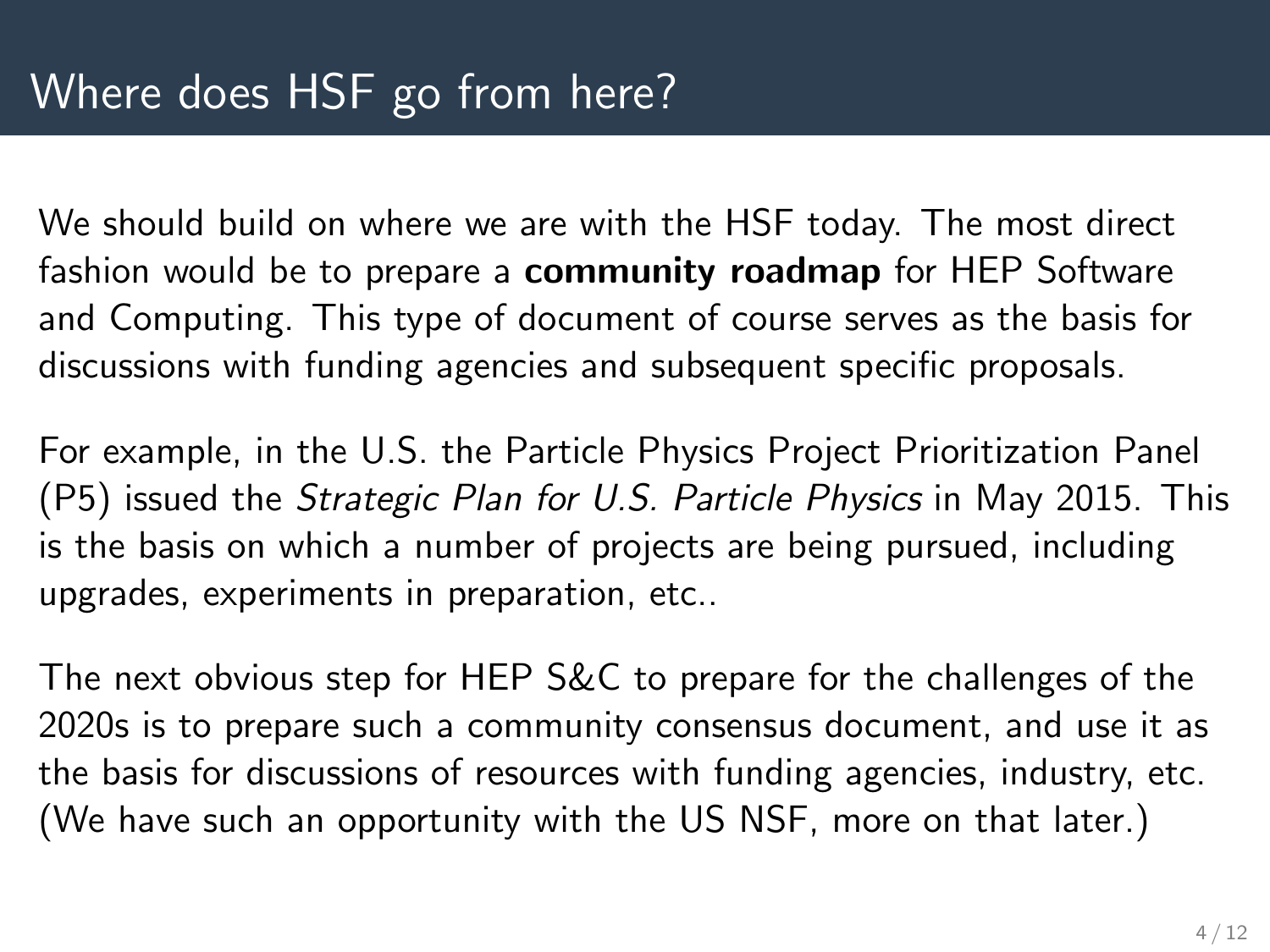A Community White Paper (CWP) should describe a global vision for software and computing for the HL-LHC era and HEP in the 2020s; this should include discussions of elements that are common to the HEP community (LHC community, etc.) as a whole and those that are specific to the individual experiments. It should also discuss the relationship of the common elements to the broader scientific computing communities.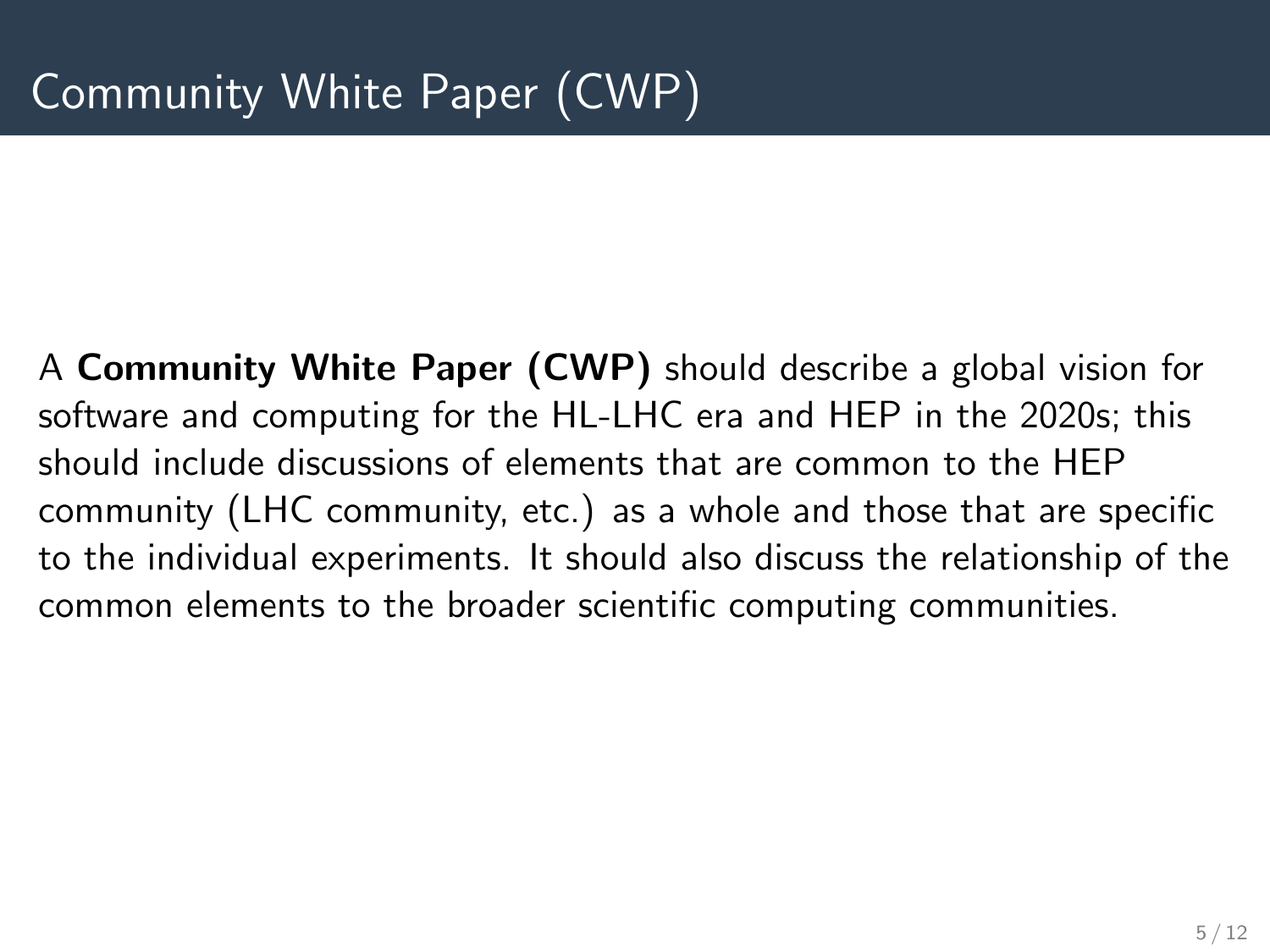## Community White Paper (CWP)

- a broad overview of the grand challenge science (HL-LHC, HEP);
- how new approaches to computing and software can enable and radically extend the physics reach of the detectors;
- what computing and software research will be required so that (for example) computing and software Technical Design Reports can be prepared several years before Run 4 of the LHC begins; this will include studies of hardware and software architectures and life-cycle processes and costs.
- identify specific software elements and frameworks that will be required for the HL-LHC era which can be built and tested during Run 3.
- organizational issues for the common software and for coordinating research of common interest, even when the final products will be specific to individual experiments.
- software development and documentation tools for writing sustainable software;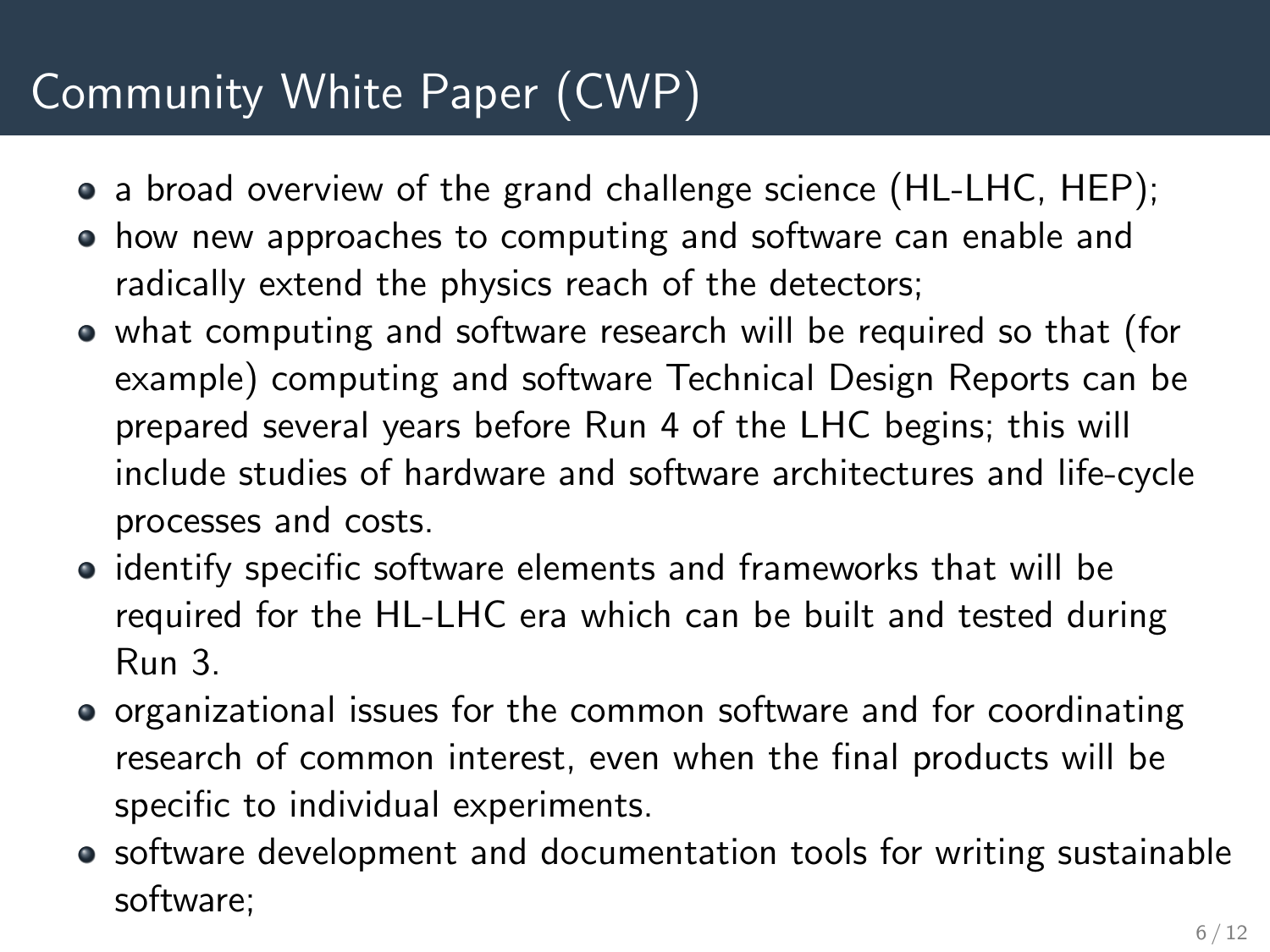We propose a series of workshops over the next year to build the community roadmap:

- A "kick-off" workshop, in the fall in the U.S.
- Several dedicated "topical" workshops in the fall, winter, spring covering software required in the various areas:
	- Detector Simulation, Triggering, Event Reconstruction and Visualization
	- Data Access and Management, Workflow and Resource Management
	- Physics generators, Data Analysis and Interpretation, Data and Software Preservation
- A final workshop, probably next summer (near CERN?)

These should be HSF-branded workshops, should build on existing community activities when possible (e.g. DPHEP, Reco Algorithms Forum/CTD, IML) and should be supported by dedicated working groups.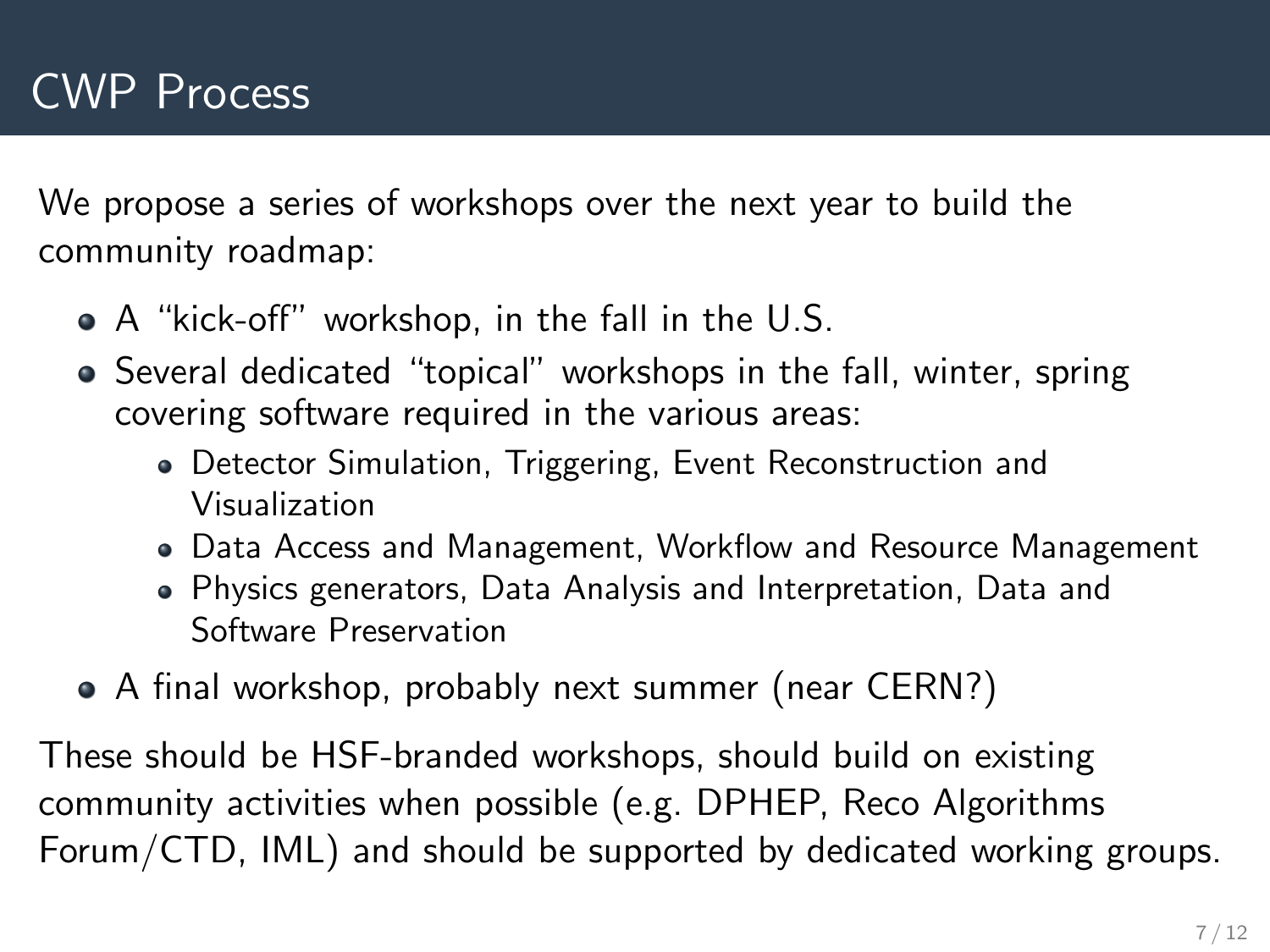In addition to addressing issues specific to a given topic, each group should presumably address questions which cut across boundaries, including:

- What are the specific challenges for the HL-LHC (IF, etc.)?
- What opportunities exist to exploit new or advanced algorithms (e.g. deep learning)?
- How can emerging architectures improve the bang-per-buck and what software evolution is needed to exploit them?
- Which problems are specific to individual experiments and which are common to (for example) the HL-LHC experiments or to HEP and nuclear physics experiments more generally?
- What is required to make common software packages sustainable?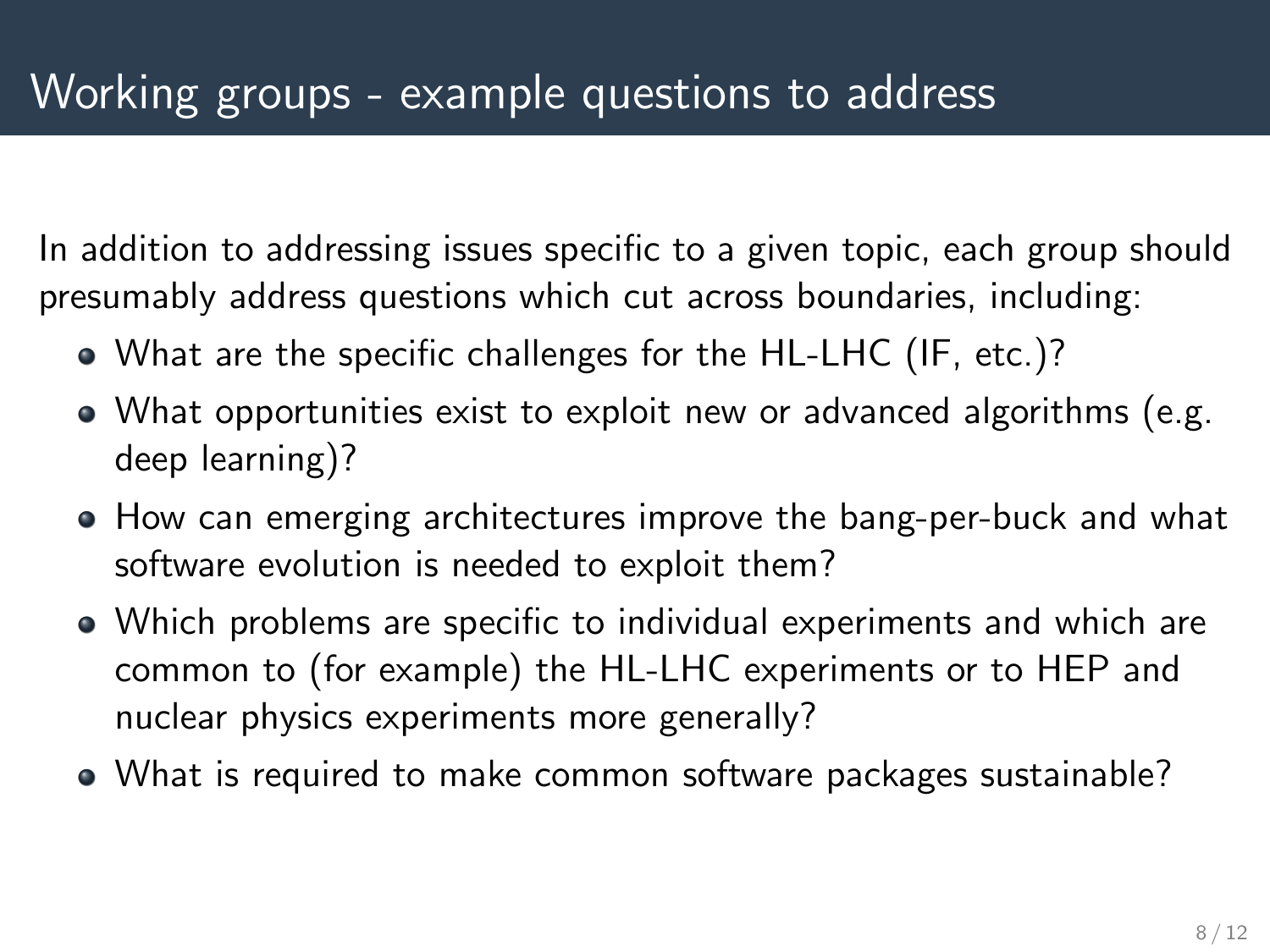Going back to the subset of HSF goals I listed earlier:

- Catalyze new common projects
- Promote commonality and collaboration in new developments to make the most of limited resources
- Provide a framework for attracting effort and support to S&C common projects (new resources!)
- Provide a structure to set priorities and goals for the work

The CWP process, an eventual CWP and (simultaneously) the pursuit of specific plans/proposals will support precisely these goals.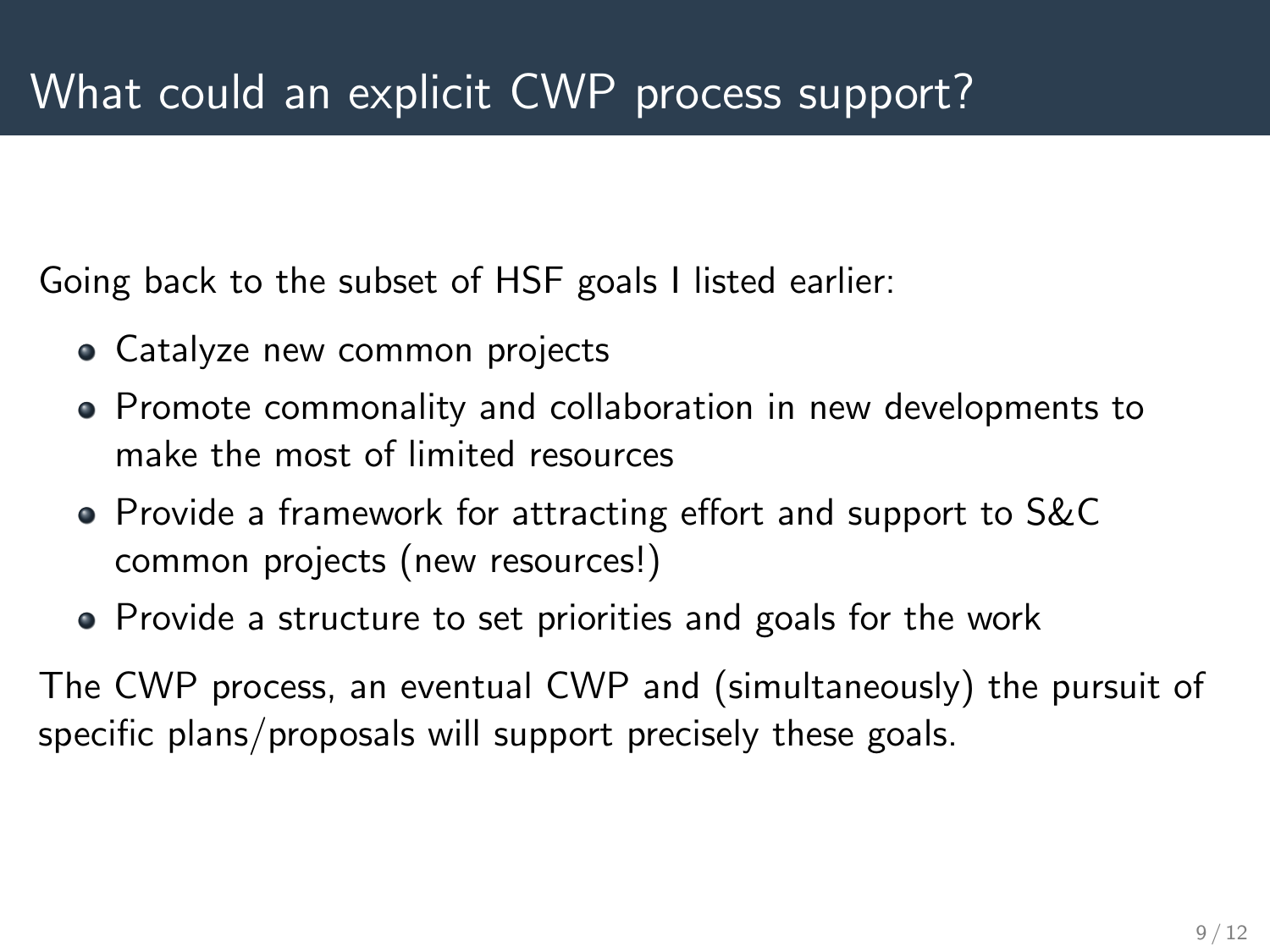In addition to the final deliverable(s) just described, the process of putting together these documents should generate a series of narrower topical documents from the working groups. (Much like the Snowmass process, for example.)

Existing public documents are something we will build upon, e.g. the Snowmass Computing documents, the DOE HEP-FCE documents, the WLCG Computing Model Update, the CERN Openlab whitepaper, etc.

New documents could be HSF Technical Notes.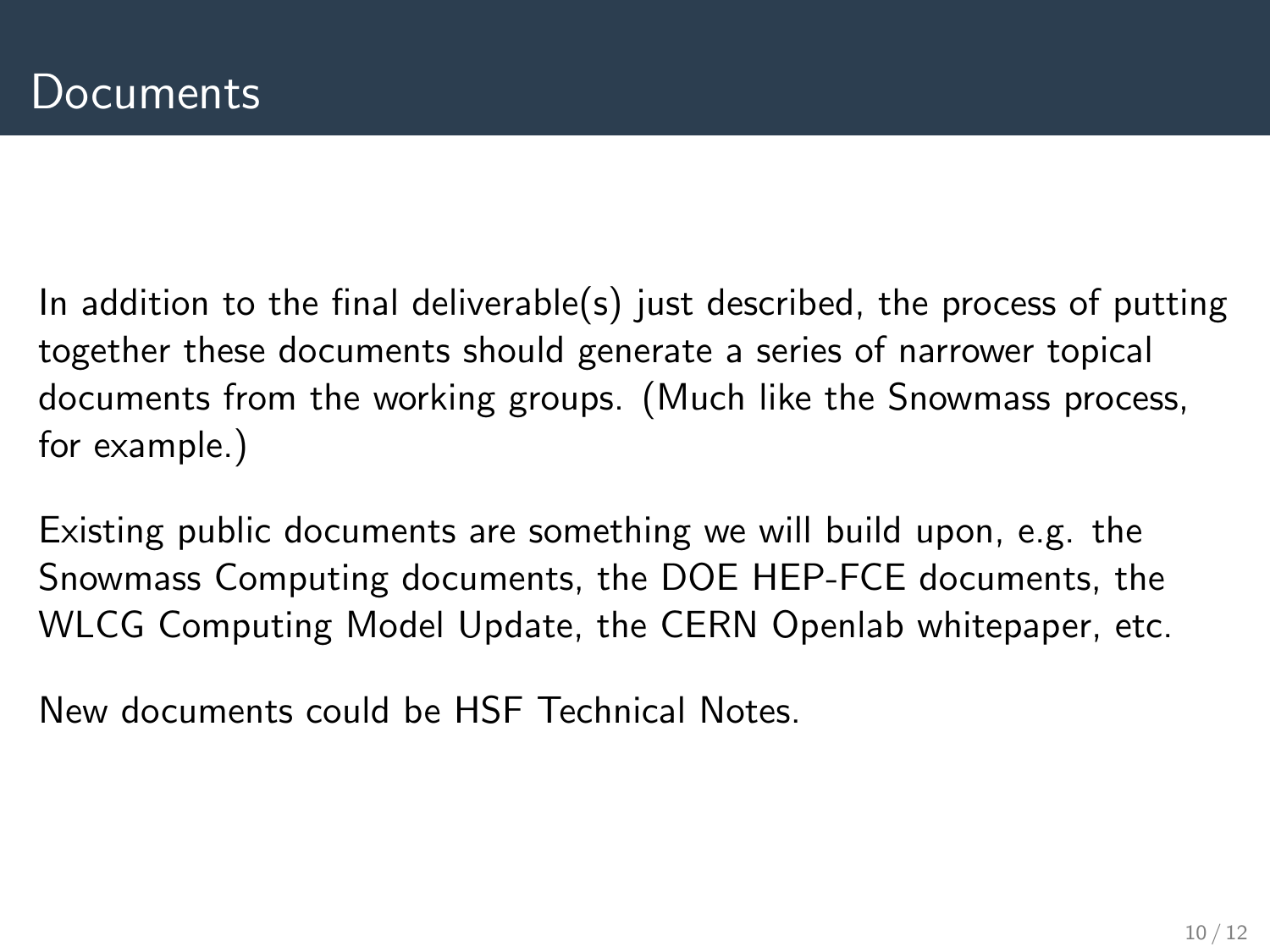One important thing we will presumably need to accomplish is eventual recognition and endorsement of the CWP (and in some more formal sense, HSF) by various entities: funding agencies, labs, experiments, ICFA, etc.

How do we do that?